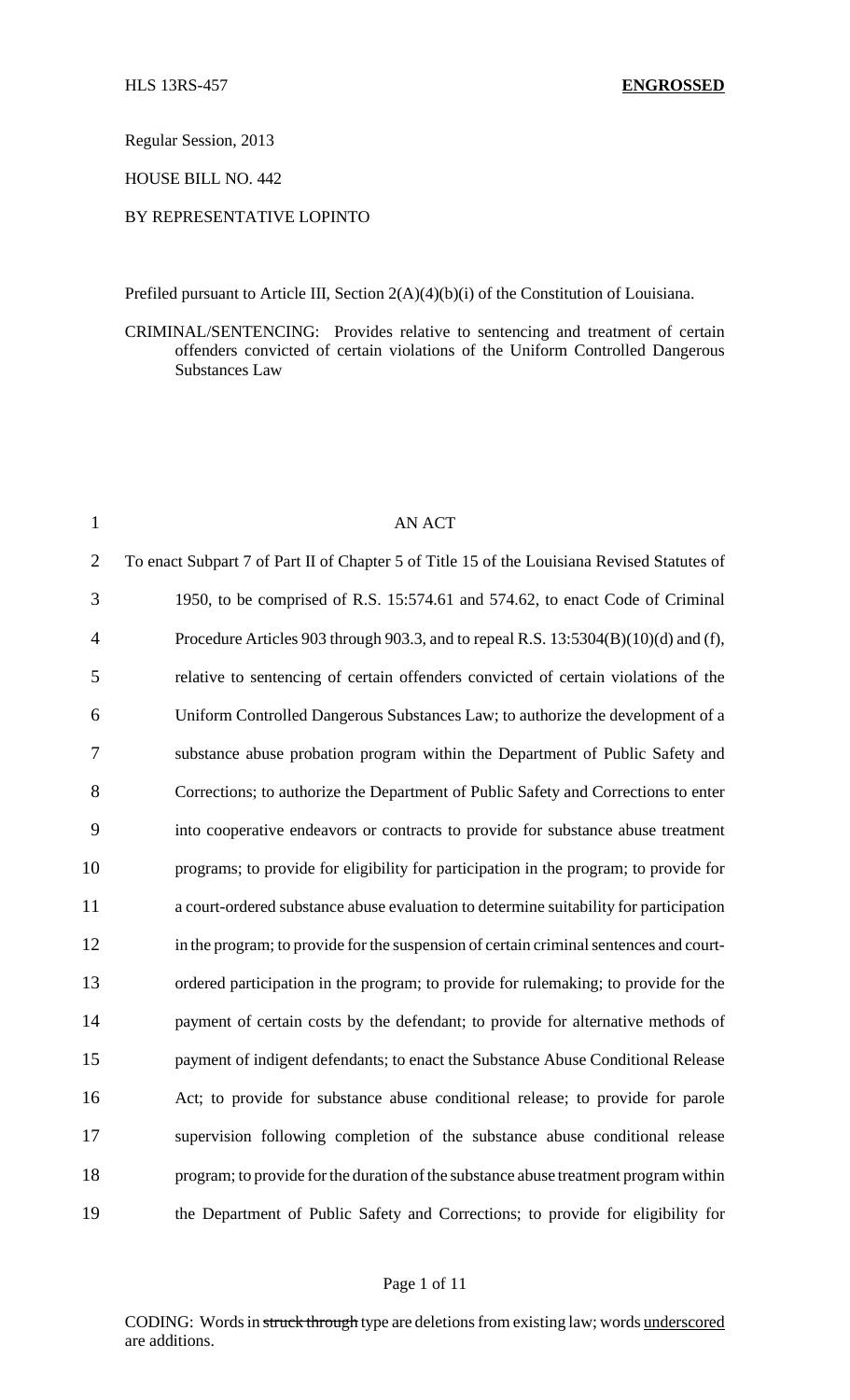| $\mathbf{1}$   | substance abuse conditional release; to provide for an addiction disorder assessment   |
|----------------|----------------------------------------------------------------------------------------|
| $\overline{2}$ | and a mental health screening to determine suitability for the program; to provide for |
| 3              | criteria for removal from participation in the program; to provide for the             |
| $\overline{4}$ | consequences of failure to complete the substance abuse probation program or the       |
| 5              | substance abuse conditional release program; to modify disqualification criteria for   |
| 6              | the drug division probation program; and to provide for related matters.               |
| 7              | Be it enacted by the Legislature of Louisiana:                                         |
| 8              | Section 1. Code of Criminal Procedure Articles 903 through 903.3 are hereby            |
| 9              | enacted to read as follows:                                                            |
| 10             | Art. 903. Substance abuse probation program; authorization                             |
| 11             | A. The secretary of the Department of Public Safety and Corrections is                 |
| 12             | authorized to establish a substance abuse probation program within the department.     |
| 13             | <b>B.</b> The program shall provide substance abuse counseling and treatment for       |
| 14             | defendants sentenced to substance abuse probation pursuant to the provisions of        |
| 15             | Article 903.2 of this Code.                                                            |
| 16             | C. The department may enter into cooperative endeavors or contracts with               |
| 17             | the Department of Health and Hospitals, training facilities, and service providers to  |
| 18             | provide for substance abuse treatment and counseling for defendants participating      |
| 19             | in the program.                                                                        |
| 20             | D. The department shall adopt rules and guidelines as it deems necessary for           |
| 21             | the administration and implementation of this program.                                 |
| 22             | E. The provisions of this Article shall be implemented only to the extent that         |
| 23             | funds are available within the department for this purpose and to the extent that is   |
| 24             | consistent with available resources and appropriate classification criteria.           |
| 25             | Article 903.1. Substance abuse probation program; eligibility                          |
| 26             | A. In order to be eligible for the substance abuse probation program, the              |
| 27             | defendant shall not be excluded from participation pursuant to the provisions of       |
| 28             | Paragraph B of this Article and shall be charged with any of the following offenses:   |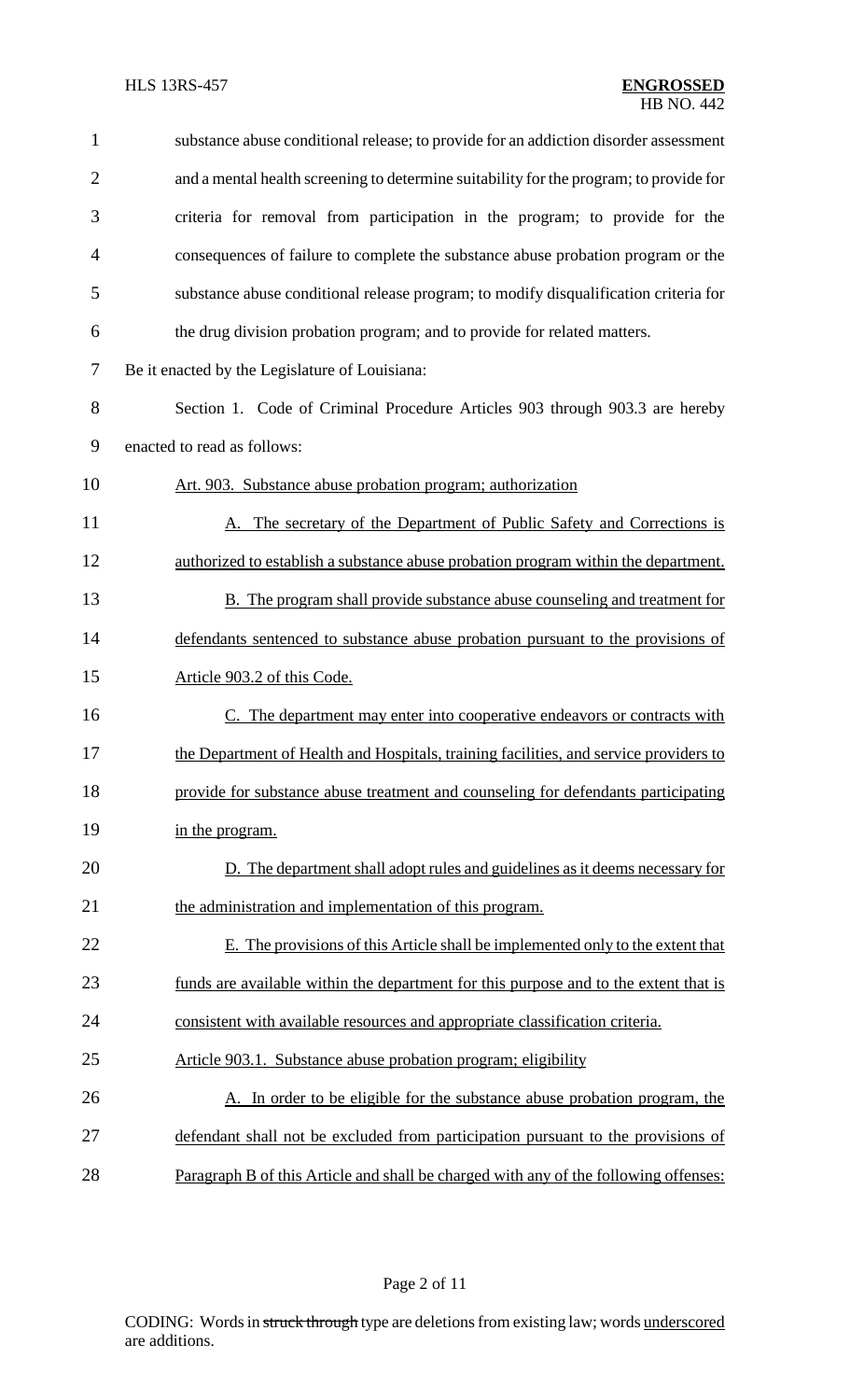| $\mathbf{1}$   | (1) Felony possession of a controlled dangerous substance as defined in R.S.                 |
|----------------|----------------------------------------------------------------------------------------------|
| $\overline{2}$ | $40:966(C)$ , 967(C), 968(C) or 969(C).                                                      |
| 3              | (2) Except as provided in Subparagraph (3) of this Paragraph, possession                     |
| 4              | with intent to distribute a controlled dangerous substance as defined in R.S.                |
| 5              | $40:966(A)$ , $967(A)$ , $968(A)$ , or $969(A)$ where the offense involves less than twenty- |
| 6              | eight grams of the controlled dangerous substance.                                           |
| 7              | (3) Possession with intent to distribute marijuana or synthetic cannabinoids                 |
| 8              | as defined in R.S. $40:966(A)$ where the offense involves less than one pound of             |
| 9              | marijuana or synthetic cannabinoids.                                                         |
| 10             | B. The provisions of this Article shall not apply to any defendant who has                   |
| 11             | been convicted of a crime of violence as defined in R.S. 14:2(B) or a sex offense as         |
| 12             | defined in R.S. 15:541, or any defendant who has participated in or declined to              |
| 13             | participate in a drug division probation program as provided for in R.S. 13:5301 et          |
| 14             | seq.                                                                                         |
| 15             | Art. 903.2. Substance abuse probation; sentencing                                            |
| 16             | A. Notwithstanding any other provision of law to the contrary, a court shall                 |
| 17             | suspend a sentence and order an eligible defendant to participate in a substance abuse       |
| 18             | probation program provided by the department pursuant to Article 903 of this Code            |
| 19             | if the court determines all of the following:                                                |
| 20             | The court has reason to believe that the defendant suffers from an<br>(1)                    |
| 21             | addiction to a controlled dangerous substance.                                               |
| 22             | The defendant is likely to respond to the substance abuse probation<br>(2)                   |
| 23             | program.                                                                                     |
| 24             | (3) Whether the available substance abuse probation program is appropriate                   |
| 25             | to meet the needs of the defendant.                                                          |
| 26             | (4) The defendant does not pose a threat to the community and it is in the                   |
| 27             | best interest of justice to provide the defendant with treatment as opposed to               |
| 28             | incarceration or other sanctions.                                                            |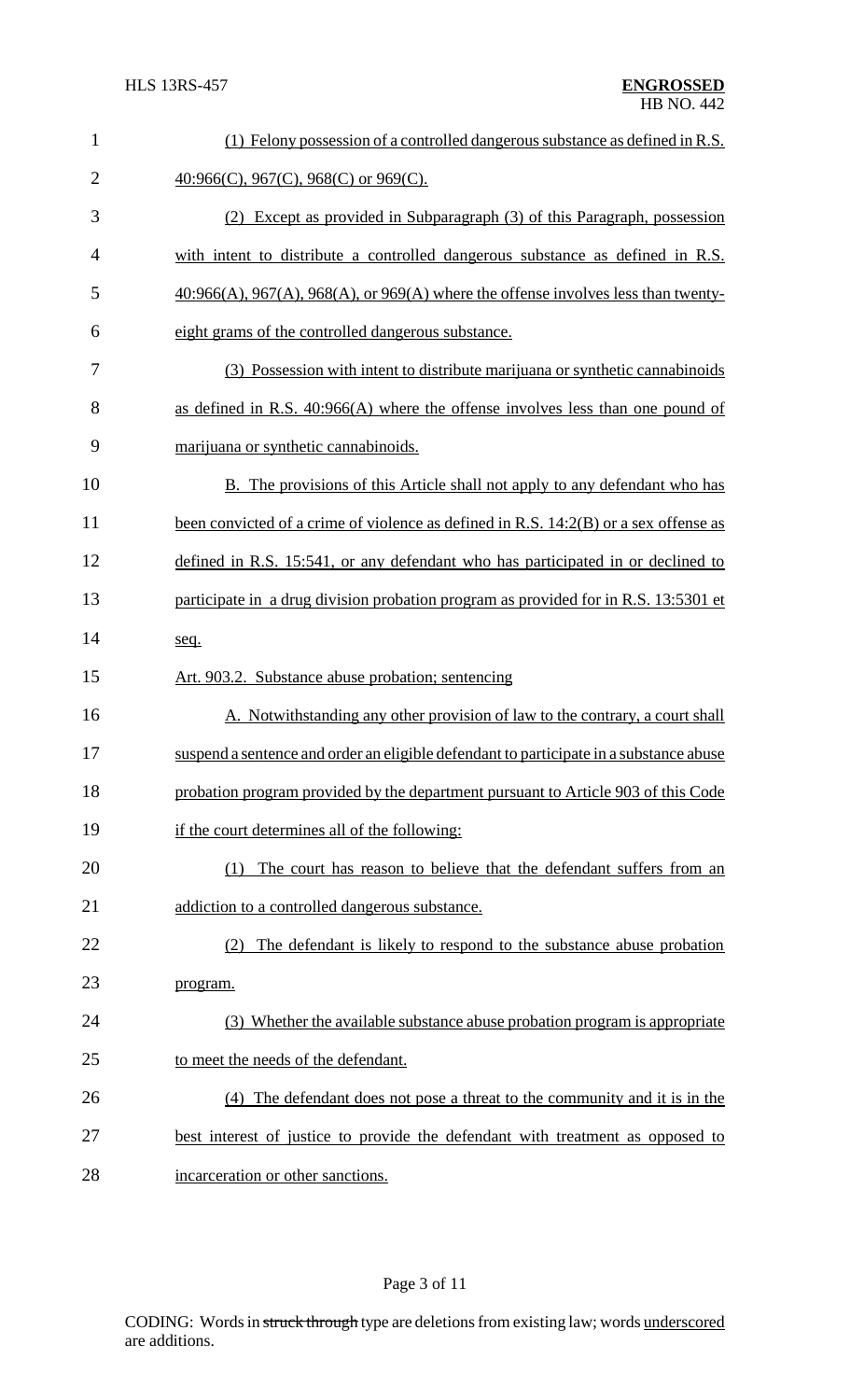| $\mathbf{1}$   | $B(1)$ The court shall order the department to assign an authorized evaluator          |
|----------------|----------------------------------------------------------------------------------------|
| $\overline{2}$ | to prepare a suitability report. The suitability report shall delineate the nature and |
| 3              | degree of the treatment necessary to address the individual defendant's drug or        |
| 4              | alcohol dependency or addiction, the reasonable availability of such treatment, and    |
| 5              | the defendant's appropriateness for the program. The district attorney and             |
| 6              | defendant's attorney shall have an opportunity to provide relevant information to the  |
| 7              | evaluator to be included in the report.                                                |
| 8              | (2) The authorized evaluator shall examine the defendant, using standardized           |
| 9              | testing and evaluation procedures, and shall provide to the court and the district     |
| 10             | attorney the results of the examination and evaluation along with its recommendation   |
| 11             | as to whether the individual is a suitable candidate for the substance abuse probation |
| 12             | program.                                                                               |
| 13             | (3) If the court determines that the defendant should be enrolled in the               |
| 14             | substance abuse probation program, the court shall suspend the execution of the        |
| 15             | sentence and place the defendant on supervised probation under the terms and           |
| 16             | conditions of the substance abuse probation program.                                   |
| 17             | $C(1)$ If the judge makes an affirmative finding that the defendant is unlikely        |
| 18             | to successfully respond to treatment without confinement, the court may impose         |
| 19             | additional incarceration or conditions of probation including but not limited to long  |
| 20             | term residential treatment or inpatient treatment either within the department or      |
| 21             | within the community.                                                                  |
| 22             | (2) The defendant shall be required to participate in alcohol and drug testing         |
| 23             | at his own expense, unless the court determines that he is indigent.                   |
| 24             | $D(1)$ If the defendant violates any condition of his probation or if the              |
| 25             | defendant would benefit from an adjustment to the probation or treatment program,      |
| 26             | the defendant, the treatment supervisor, the probation officer, the district attorney, |
| 27             | or the court, on its own motion, may file a motion to modify the terms and conditions  |
| 28             | of the probation or file a motion to revoke the defendant's probation. After a         |
| 29             | contradictory hearing on the motion, the court may do either of the following:         |

CODING: Words in struck through type are deletions from existing law; words underscored are additions.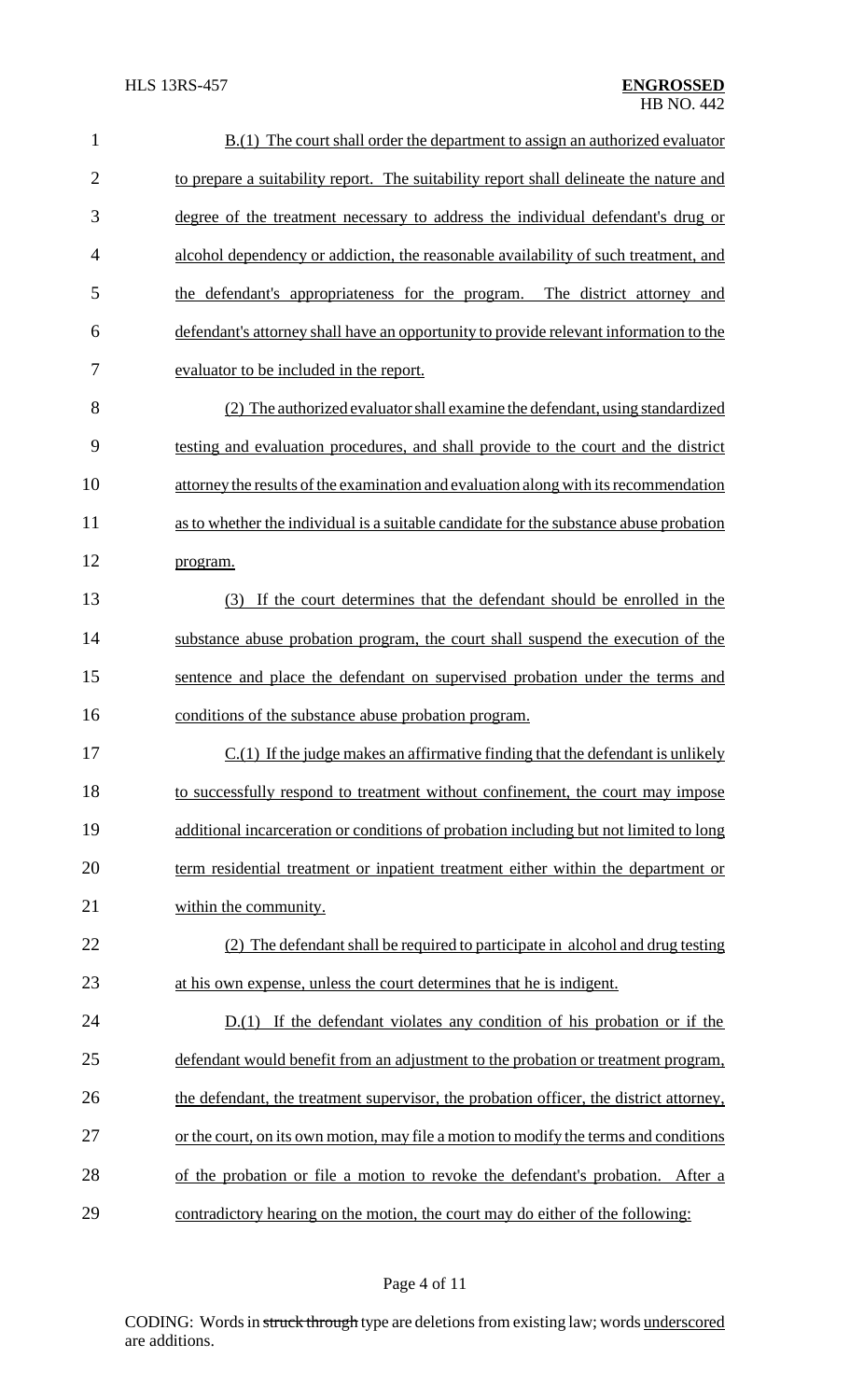| $\mathbf{1}$   | (a) Modify the conditions of probation, including ordering the defendant to              |
|----------------|------------------------------------------------------------------------------------------|
| $\overline{2}$ | participate in a drug division probation program pursuant to R.S. 13:5301 et seq.        |
| 3              | (b) Revoke the defendant's probation and execute the sentence.                           |
| $\overline{4}$ | (2) A defendant placed on probation pursuant to the provisions of this Article           |
| 5              | shall be subjected to the administrative sanctions provided for in Article 899.1 of this |
| 6              | Code.                                                                                    |
| 7              | (3) If the defendant's probation is revoked, the defendant shall be required             |
| 8              | to serve the suspended sentence and shall receive credit for time served in any          |
| 9              | correctional facility for commission of the crime as otherwise allowable by law.         |
| 10             | E. The provisions of Article 893(A) and $(E)(1)(b)$ of this Code which                   |
| 11             | prohibit the court from suspending or deferring the imposition of sentences for          |
| 12             | violations of the Uniform Controlled Dangerous Substances Law or for violations          |
| 13             | of R.S. 40:966(A), 967(A), 968(A), 969(A), or 970(A) shall not apply to defendants       |
| 14             | who otherwise meet the eligibility criteria for substance abuse probation programs       |
| 15             | as authorized by this Article.                                                           |
| 16             | F. The provisions of this Article shall not be construed to limit the authority          |
| 17             | of the court to defer a sentence for a violation of the Uniform Controlled Dangerous     |
| 18             | Substances Law as otherwise provided by law.                                             |
| 19             | Art. 903.3. Substance abuse treatment program; cost                                      |
| 20             | A. A defendant who is placed under the supervision of the substance abuse                |
| 21             | probation program shall pay the cost of the treatment program to which he is             |
| 22             | assigned and the cost of any additional supervision that may be required to the extent   |
| 23             | of his financial resources as determined by the substance abuse treatment program.       |
| 24             | B. If the defendant does not have the financial resources to pay all the related         |
| 25             | costs of the probation program, the court may do either of the following:                |
| 26             | (1) To the extent practicable, arrange for the defendant to be assigned to a             |
| 27             | treatment program funded by the state or federal government.                             |
| 28             | (2) With the recommendation of the treatment program, order the defendant                |
| 29             | to perform supervised work for the benefit of the community in lieu of paying all or     |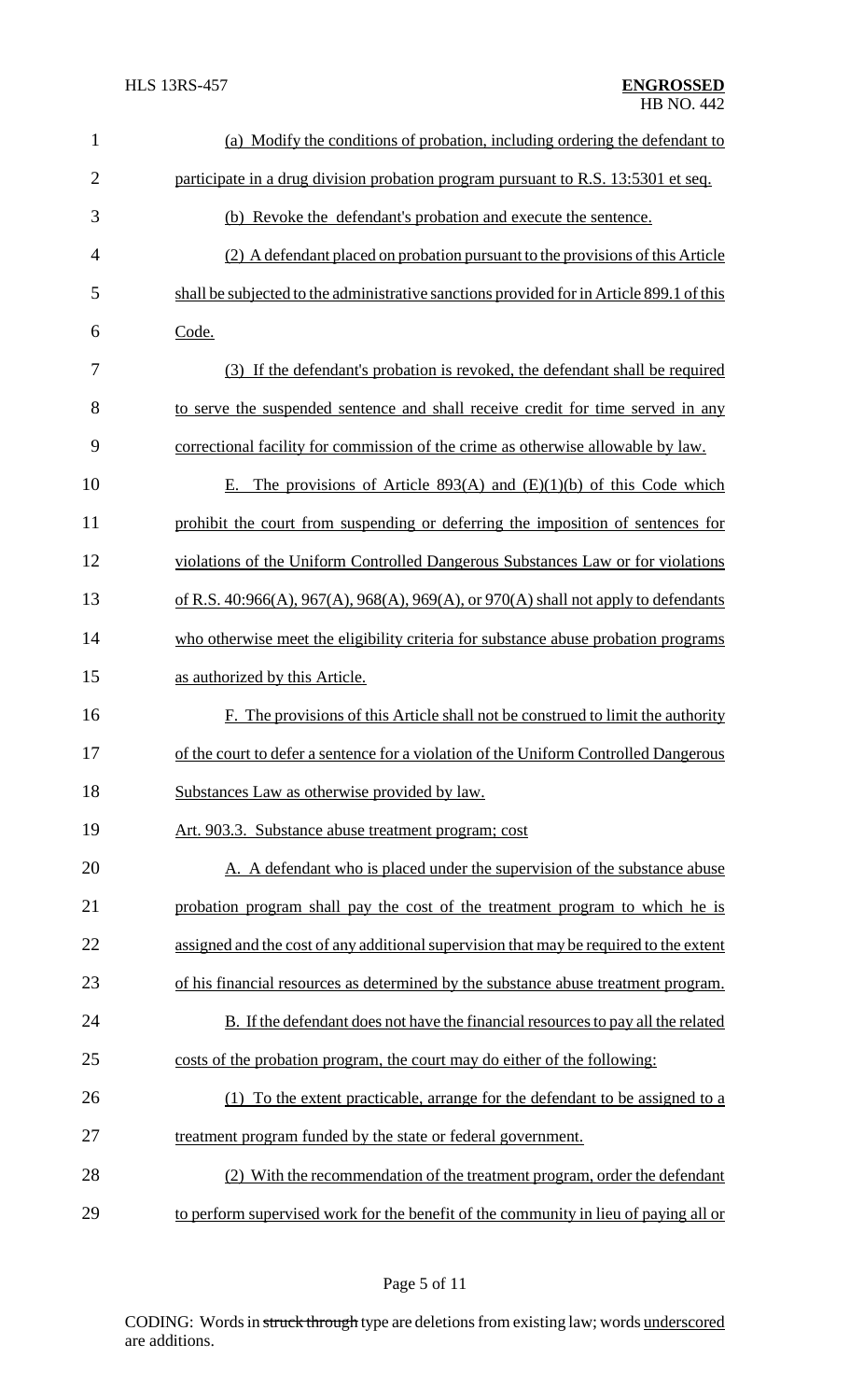| $\mathbf{1}$   | a part of the costs related to his treatment and supervision. The work shall be         |
|----------------|-----------------------------------------------------------------------------------------|
| $\overline{2}$ | performed for and under the supervising authority of a parish, municipality, or other   |
| 3              | political subdivision or agency of the state or a charitable organization that renders  |
| $\overline{4}$ | service to the community or its residents.                                              |
| 5              | Section 2. Subpart 7 of Part II of Chapter 5 of Title 15 of the Louisiana Revised       |
| 6              | Statutes of 1950, comprised of R.S. 15:574.61 and 574.62, is hereby enacted to read as  |
| 7              | follows:                                                                                |
| 8              | SUBSTANCE ABUSE CONDITIONAL RELEASE<br>(7)                                              |
| 9              | $§574.61$ . Short title                                                                 |
| 10             | This Part may be referred to and may be cited as the "Substance Abuse"                  |
| 11             | Conditional Release Act".                                                               |
| 12             | §574.62. Substance abuse conditional release                                            |
| 13             | A. The secretary of the Department of Public Safety and Corrections is                  |
| 14             | hereby authorized to release an offender sentenced to the custody of the department     |
| 15             | to intense parole supervision as provided in R.S. 15:574.4.4, if the offender meets     |
| 16             | certain requirements provided for in this Section and meets the requirements of any     |
| 17             | rules or regulations adopted by the secretary in accordance with the provisions of this |
| 18             | Section.                                                                                |
| 19             | B. An offender shall be eligible for conditional release pursuant to the                |
| 20             | provisions of this Section if all of the following conditions are met:                  |
| 21             | (1) The offender is willing to participate in the program.                              |
| 22             | (2) The offender has been convicted and is serving a sentence for a first or            |
| 23             | second offense possession or possession with the intent to distribute a controlled      |
| 24             | dangerous substance as defined by Part X of Chapter 4 of Title 40 of the Louisiana      |
| 25             | Revised Statutes of 1950.                                                               |
| 26             | (3) The offender has no convictions for a crime of violence as defined by               |
| 27             | R.S. 14:2 or a sex offense as defined by R.S. 15:541.                                   |
| 28             | (4) The offender has not previously been released pursuant to the provisions            |
| 29             | of this Section.                                                                        |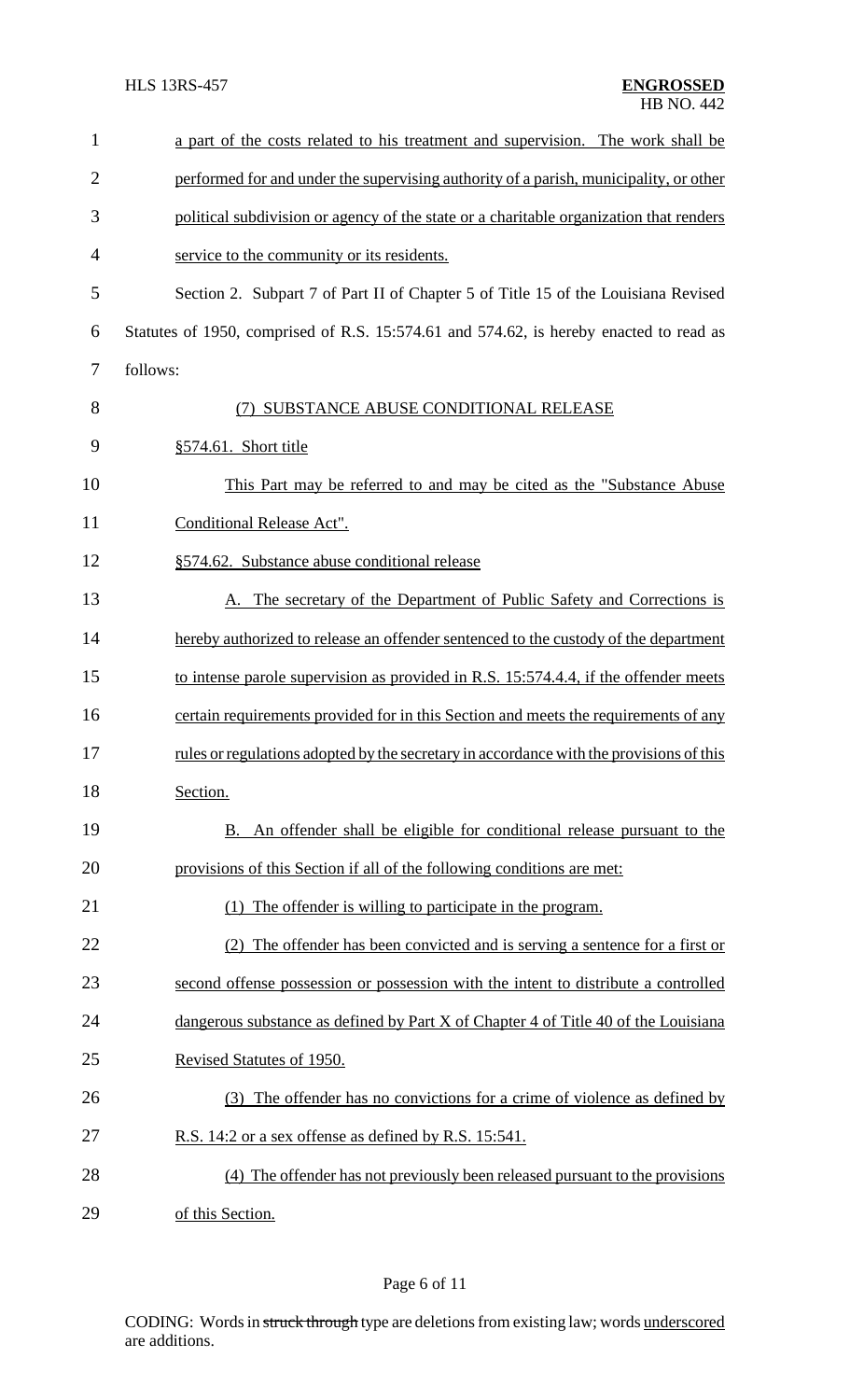| $\mathbf{1}$   | (5) The offender has served at least two years in actual physical custody and           |
|----------------|-----------------------------------------------------------------------------------------|
| $\overline{2}$ | is within one year of his projected release date.                                       |
| 3              | $C(1)$ If the offender meets the criteria set forth in Subsection B of this             |
| 4              | Section, the offender shall be required to undergo an addiction disorder assessment     |
| 5              | and a mental health screening which shall be reviewed by the secretary of the           |
| 6              | department and considered by the secretary in determining the offender's suitability    |
| 7              | to participate in the treatment program. In determining suitability the secretary shall |
| 8              | consider all of the following:                                                          |
| 9              | (a) Whether the offender's release may pose a danger to the general public              |
| 10             | or to an individual. In making this determination, the secretary shall consider all of  |
| 11             | the following:                                                                          |
| 12             | The offender's involvement in any gang activity during the offender's<br>(i)            |
| 13             | term of imprisonment.                                                                   |
| 14             | (ii) The offender's custody classification as defined by the department.                |
| 15             | The risk of violence associated with the offender's release.<br>(iii)                   |
| 16             | (iv) The availability of sufficient supervision resources as determined by the          |
| 17             | secretary.                                                                              |
| 18             | Whether the offender has a suitable release plan. In evaluating the<br>(b)              |
| 19             | release plan, the secretary shall consider all of the following:                        |
| 20             | (i) Plans for aftercare.                                                                |
| 21             | (ii) Availability of community-based chemical dependency treatment.                     |
| 22             | Opportunities for gainful employment.<br>(iii)                                          |
| 23             | (iv) An approved residence plan.                                                        |
| 24             | (2) If the offender meets the criteria set forth in Subsection B of this Section        |
| 25             | and the secretary determines that the offender is suitable to participate in the        |
| 26             | program, the offender shall be required to participate in an addiction disorder         |
| 27             | treatment program within a facility approved by the department that meets the           |
| 28             | standards adopted by the secretary or such other program as indicated by the            |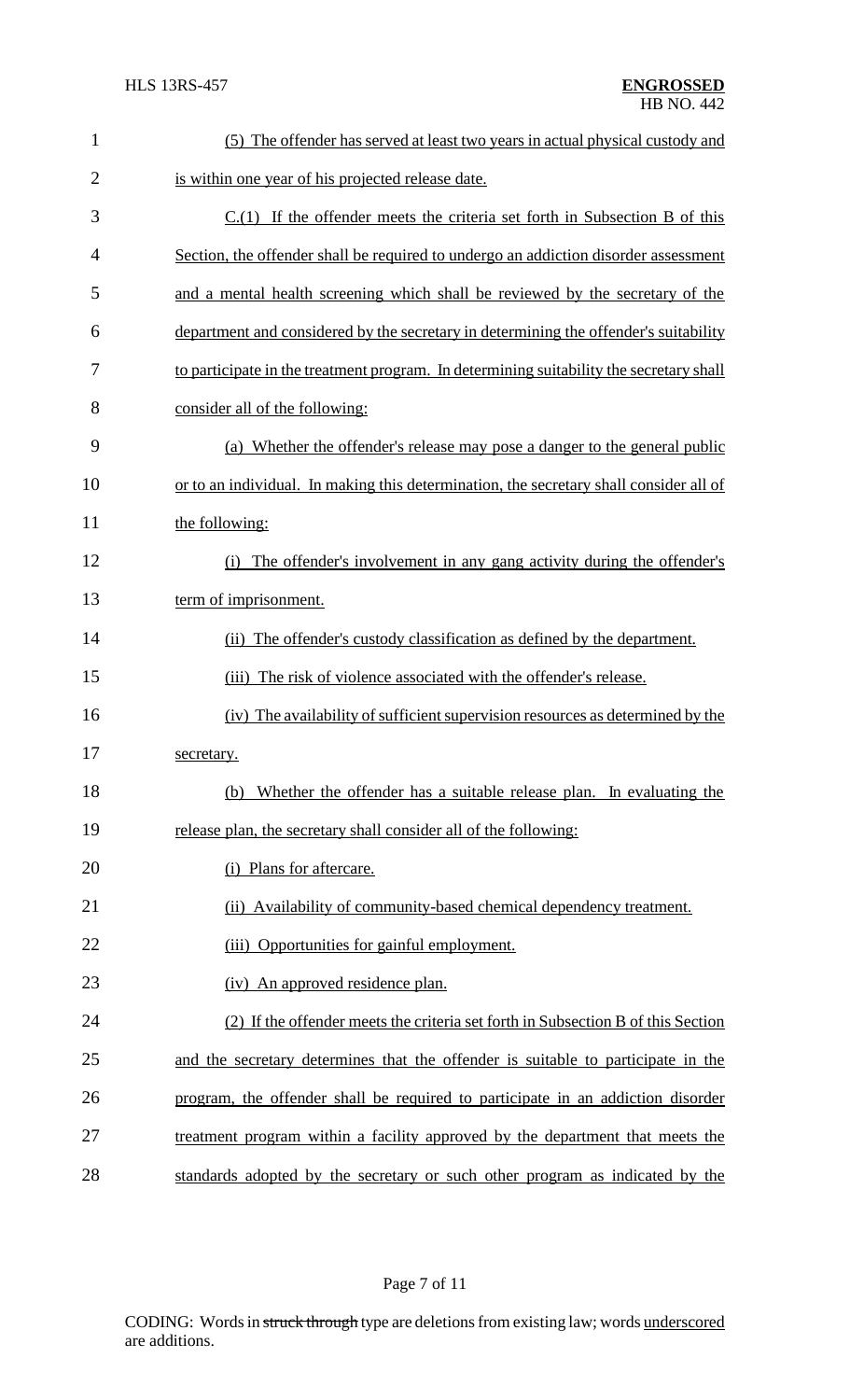| $\mathbf{1}$   | department's risk and needs assessment tool. The program shall last for not less than  |
|----------------|----------------------------------------------------------------------------------------|
| $\overline{2}$ | sixty days nor more than one hundred twenty days.                                      |
| 3              | D. The secretary may remove any offender from the program for any of the               |
| $\overline{4}$ | following:                                                                             |
| 5              | (1) The offender committed a violation of the rules of the program.                    |
| 6              | (2) The offender committed a criminal offense or violated the department               |
| 7              | disciplinary rules while in the program.                                               |
| 8              | (3) The offender presents a risk to himself or others.                                 |
| 9              | E. If the offender fails to successfully complete the program or is removed            |
| 10             | from the program pursuant to Subsection D of this Section, he shall be required to     |
| 11             | serve the remainder of his sentence as originally imposed. The offender shall not      |
| 12             | lose any good time earned during his participation in the program.                     |
| 13             | F. If the offender successfully completes the program, the secretary may               |
| 14             | release the offender to intense parole supervision as provided in R.S. 15:574.4.4 and  |
| 15             | subject the offender to certain additional conditions imposed by the secretary         |
| 16             | pursuant to the provisions of this Section.                                            |
| 17             | G. Prior to the offender's release pursuant to the provisions of this Section,         |
| 18             | the offender shall sign a written agreement to comply with all requirements of R.S.    |
| 19             | 15:574.4.4, the requirements of this Section, and any other conditions imposed by      |
| 20             | the secretary pursuant to the provisions of this Section.                              |
| 21             | $H(1)$ As a condition of the offender's release pursuant to the provisions of          |
| 22             | this Section, the secretary shall require the offender to submit to random drug and    |
| 23             | alcohol testing and electronic monitoring as determined to be necessary by the         |
| 24             | secretary.                                                                             |
| 25             | (2) If determined by the secretary to be necessary, the secretary may require          |
| 26             | the offender to participate in further substance abuse treatment while on release      |
| 27             | pursuant to the provisions of this Section. The offender shall be required to bear the |
| 28             | cost of such treatment.                                                                |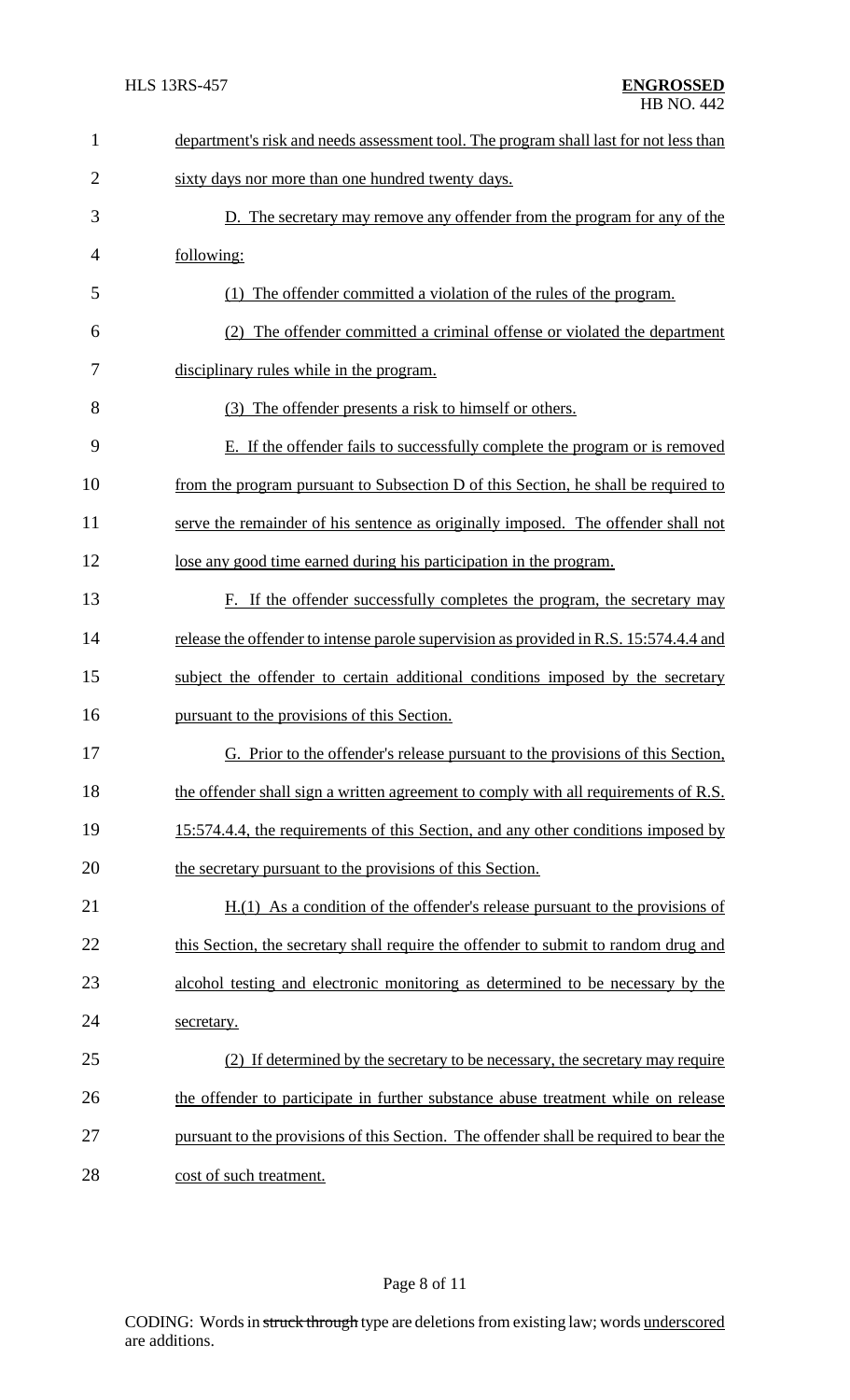| $\mathbf{1}$   | The secretary may impose any other conditions deemed necessary to<br>(3)           |
|----------------|------------------------------------------------------------------------------------|
| $\overline{2}$ | accomplish the goals of this Section.                                              |
| 3              | I. When an offender is released pursuant to the provisions of this Section, he     |
| $\overline{4}$ | shall be released as if released on parole and shall be subject to the provisions  |
| 5              | relative to parole including R.S. 15:574.4.4 et seq.                               |
| 6              | J. The secretary of the department is hereby authorized to establish rules and     |
| 7              | regulations to provide for the administration of this Section.                     |
| 8              | Section 3. R.S. $13:5304(B)(10)(d)$ and (f) are hereby repealed in their entirety. |
|                |                                                                                    |

# DIGEST

The digest printed below was prepared by House Legislative Services. It constitutes no part of the legislative instrument. The keyword, one-liner, abstract, and digest do not constitute part of the law or proof or indicia of legislative intent. [R.S. 1:13(B) and 24:177(E)]

Lopinto HB No. 442

**Abstract:** Provides relative to sentencing and treatment for certain offenders convicted of certain controlled dangerous substances violations.

Proposed law authorizes the secretary of DPS&C to establish a substance abuse probation program to provide substance abuse counseling and treatment for defendants sentenced to substance abuse probation.

Proposed law authorizes the secretary of DPS&C to enter into cooperative endeavors or contracts with DHH, training facilities, and service providers to provide for substance abuse treatment and counseling for defendants participating in the program.

Proposed law provides that the program shall not apply to any defendant who has been convicted of a crime of violence or any sex offense, or any defendant who has participated in or declined to participate in a drug division probation program as authorized by present law.

Proposed law further provides that in order to be eligible for the substance abuse probation program, the defendant shall be charged with one of the following offenses:

- (1) Felony possession of a controlled dangerous substance.
- (2) Possession with intent to distribute a controlled dangerous substance where the offense involves less than 28 grams of the controlled dangerous substance.
- (3) Possession with intent to distribute marijuana or synthetic cannabinoids where the offense involves less than one pound of marijuana or synthetic cannabinoids.

Proposed law provides that a court shall suspend a sentence and order an eligible defendant to participate in a substance abuse probation program provided by the DPS&C if the court determines all of the following:

(1) The court has reason to believe that the defendant suffers from an addiction to a controlled dangerous substance.

### Page 9 of 11

CODING: Words in struck through type are deletions from existing law; words underscored are additions.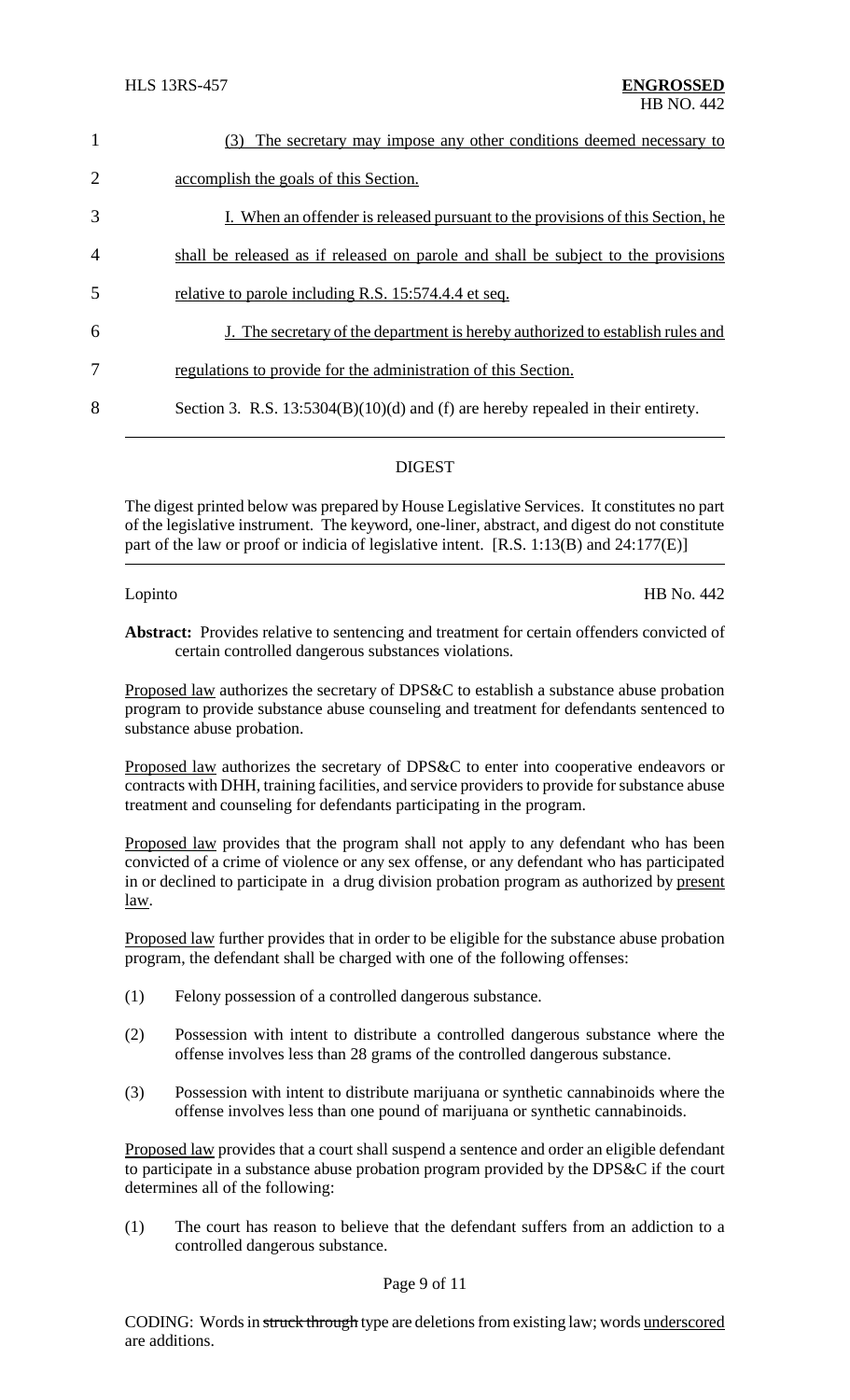- (2) The defendant is likely to respond to the substance abuse probation program.
- (3) Whether the available substance abuse probation program is appropriate to meet the needs of the defendant.
- (4) The defendant does not pose a threat to the community and it is in the best interest of justice to provide the defendant with treatment as opposed to incarceration or other sanctions.

Proposed law provides that if an offender is eligible for participation in the program, the court shall order DPS&C to assign an authorized evaluator to prepare a suitability report, which shall delineate the nature and degree of the treatment necessary to address the individual defendant's drug or alcohol dependency or addiction, the reasonable availability of such treatment, and the defendant's appropriateness for the program. The district attorney and defendant's attorney shall have an opportunity to provide relevant information to the evaluator to be included in the report.

Proposed law provides for the substance abuse conditional release program and authorizes the secretary of DPS&C to release an offender sentenced to the custody of the department to intense parole supervision if the offender meets certain requirements.

Proposed law provides that an offender shall be eligible for conditional release if all of the following conditions are met:

- (1) The offender is willing to participate in the program.
- (2) The offender has been convicted and is serving a sentence for a first or second offense possession or possession with the intent to distribute a controlled dangerous substance.
- (3) The offender has no convictions for a crime of violence or a sex offense.
- (4) The offender has not previously been released pursuant to the substance abuse conditional release program.
- (5) The offender has served at least two years in actual physical custody and is within one year of his projected release date.

Proposed law further provides that the offender shall be required to undergo an addiction disorder assessment and a mental health screening which shall be reviewed by the secretary of the department and considered by the secretary in determining the offender's suitability to participate in the treatment program.

Proposed law provides that DPS&C shall determine the suitability of the offender to participate in the program and shall consider whether the offender's release poses a danger to the general public or to an individual and whether the offender has a suitable release plan.

Proposed law provides that a defendant's treatment program shall last for not less than 60 days nor more than 120 days.

Proposed law provides that an offender may be removed from the program if he violates rules of the program, commits a criminal offense while in the program, or presents a risk to himself or others.

Proposed law provides that if the offender is removed from or fails to successfully complete the program, he shall be required to serve the remainder of his sentence as originally imposed and shall not lose any good time earned while participating in the program.

# Page 10 of 11